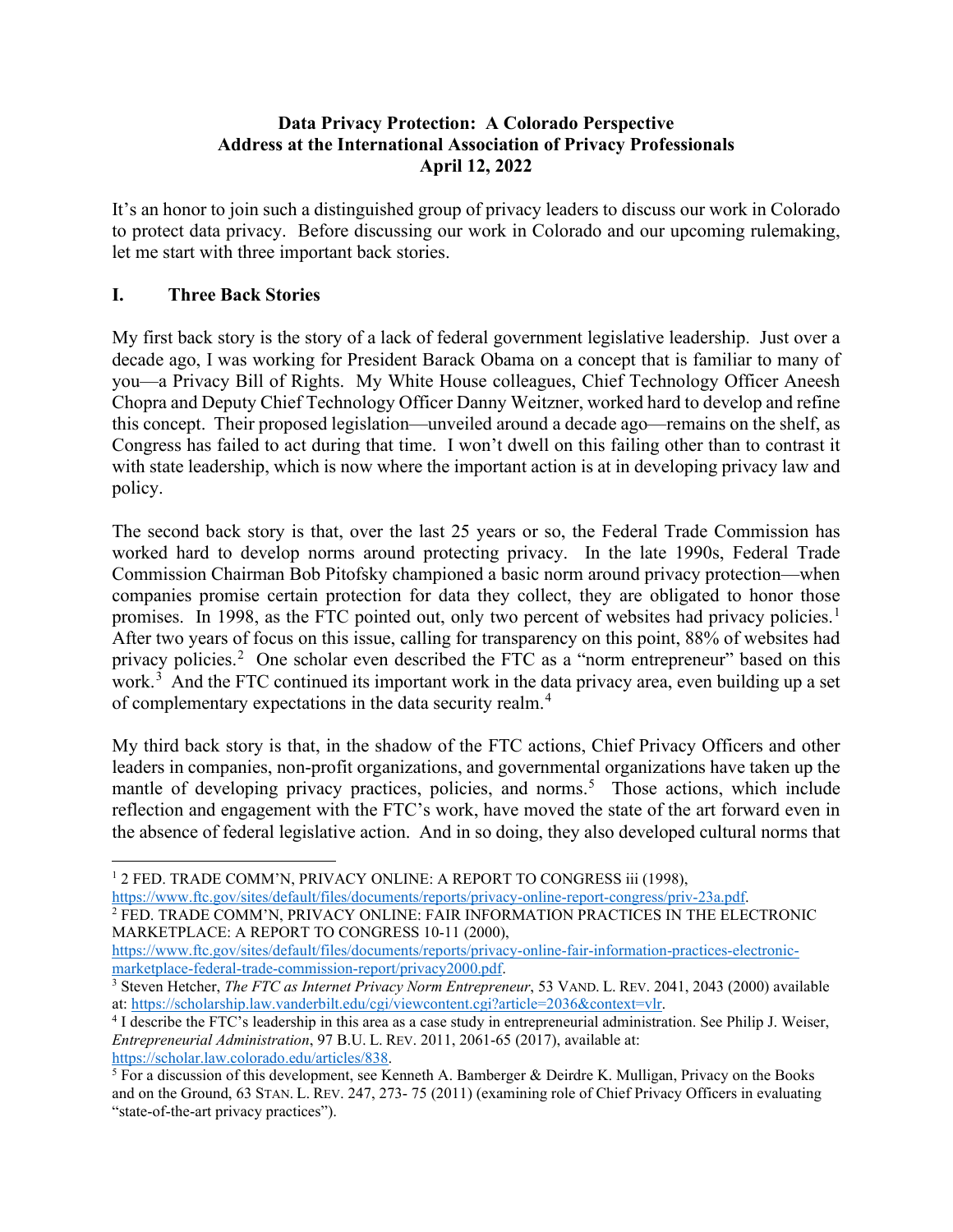were increasingly adopted by responsible companies, non-profit entities, governmental organizations, and others.

#### **II. Laboratories of Democracy**

As I noted at the outset, the federal government's ability to engage in collaborative problem solving and serious legislative policymaking is suspect. By contrast, the states remain laboratories of democracy and are positioned to address a range of cutting-edge technology law and policy issues. In Colorado, moreover, we pride ourselves on being collaborative problem solvers and innovators. That's the spirit that guided the development of the Colorado Privacy Act, which was led by a bipartisan leadership team in our State Assembly.<sup>[6](#page-1-0)</sup>

Under the Colorado Privacy Act, our department is charged with developing regulations to implement the law. In the Pre-Rulemaking Considerations for the Colorado Privacy Act we just released<sup>[7](#page-1-1)</sup>, we outline our approach to the upcoming rulemaking. In short, we are holding a series of conversations on a range of topics to help us prepare for the formal rulemaking process we will conduct this fall. In my talk today, I would like to highlight a few points about this process and how we are approaching it.

Our department is focusing on five principles to guide our work. Let me discuss each principle in turn. First, we are committed to protecting consumers, recognizing that if consumers cannot exercise the rights granted to them, the law's promise will not be realized. Second, we view the rulemaking as an opportunity to clarify ambiguities and provide guidance on how firms can comply with the law. Third, we want to make compliance as efficient and expeditious as possible, with requirements that are simple and comprehensible. Fourth, we want to make Colorado's requirements harmonious and interoperable with requirements adopted by other jurisdictions. Finally, we want to enable innovation and not unduly burden anybody from developing creative, adaptive solutions that can emerge from advances in technology.

## **III. Cutting Edge Challenges for our Rulemaking Process**

As we approach the rulemaking, we recognize that we will be taking on a set of challenging questions for which there may well not be readily obvious answers. In the Pre-Rulemaking Considerations for the Colorado Privacy Act, we outline a few such topics, inviting suggestions and input on how we might approach them. In my talk today, let me discuss a few such topics.

First off, as a number of commentators have noted, the Colorado Privacy Act provides for universal opt-out mechanisms (UOOMs). The idea behind this concept is that consumers should have the right to use technical measures that would enable consumers to have the "right to opt out of the processing of personal data . . . for purposes of targeted advertising or the sale of personal

<span id="page-1-0"></span><sup>6</sup> I discussed the Colorado approach to data privacy and data security in my Privacy Day remarks found here: [https://coag.gov/app/uploads/2022/01/The-Way-Forward-on-Data-Privacy-and-Data-Security-FINAL.pdf.](https://coag.gov/app/uploads/2022/01/The-Way-Forward-on-Data-Privacy-and-Data-Security-FINAL.pdf)

<span id="page-1-1"></span><sup>7</sup> Available at: https://coag.gov/cpa.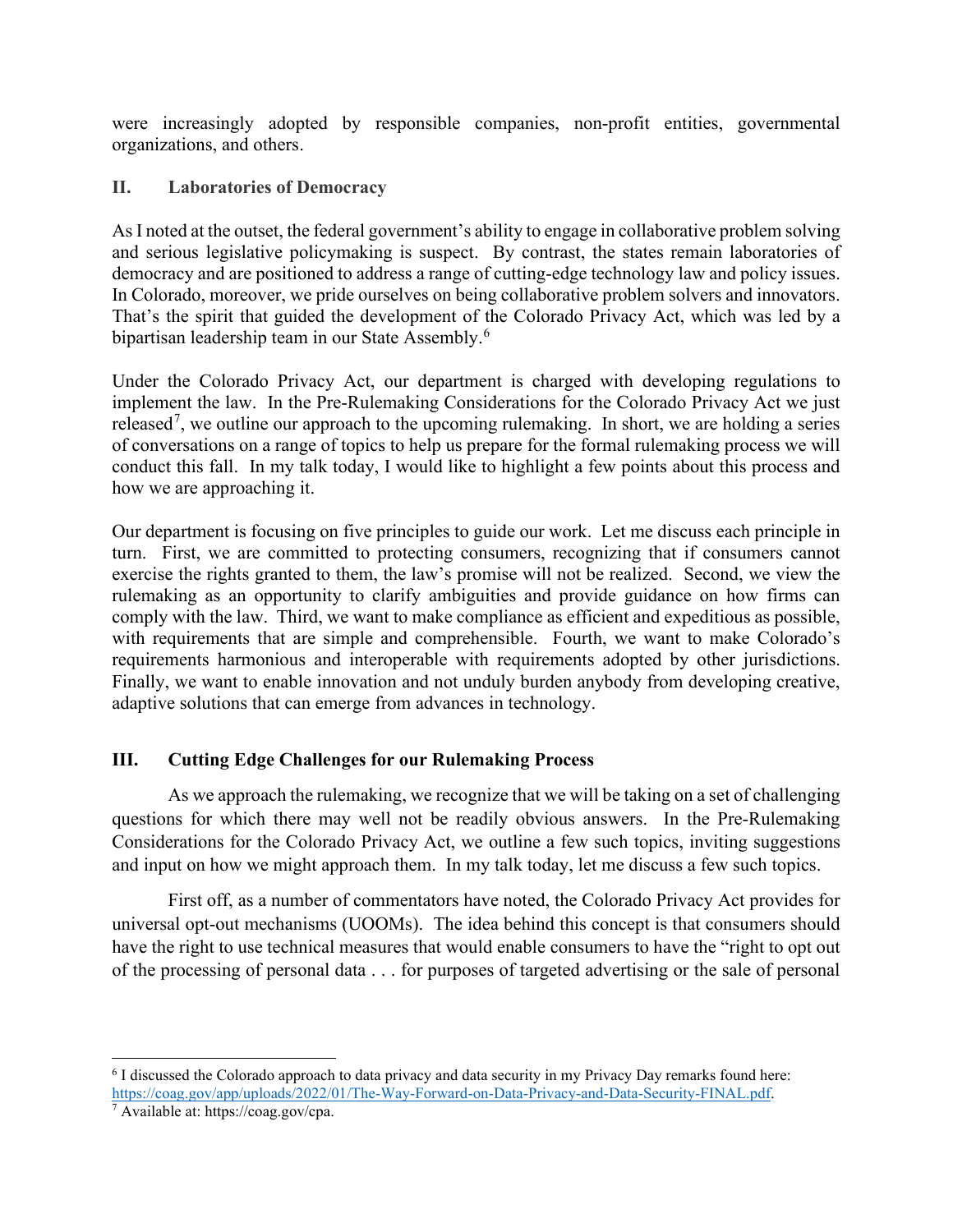data."[8](#page-2-0) To enable such a mechanism, our department is required to "adopt rules that detail the technical specification for one or more" UOOMs.<sup>[9](#page-2-1)</sup>

As we develop rules around the concept of one or more UOOMs, we will welcome feedback from all corners. To the extent, for example, that a UOOM will involve certain technical specifications, we are soliciting feedback during our pre-rulemaking process about the strategies we might use to develop protocols or templates for such mechanisms. Additionally, under the statute, a UOOM must "clearly represent[] the consumer's affirmative, freely given, and unambiguous choice to opt out of the process of personal data."<sup>10</sup> As we work to implement that requirement, we will also seek to provide "a mechanism that is as consistent as possible with any other similar mechanism required by law or regulation in the United States."[11](#page-2-3) In this respect, the law both encourages the development of new technologies and follows the principle of harmonization and interoperability outlined above. If you would like to provide feedback on these or other issues, please do so. The Pre-Rulemaking Considerations document available on our website lays out the process in detail.

Second, in what is getting increased attention, the Colorado Privacy Act is committed to ensuring that consent to share personally identifiable information must not be obtained using "dark patterns."[12](#page-2-4) As defined in the law, dark patterns are defined as "a user interface designed or manipulated with the substantial effect of subverting or impairing user autonomy, decision-making, or choice."<sup>[13](#page-2-5)</sup> In our regulatory process, we will solicit feedback to help us identify the principles used to determine what constitutes a dark pattern.

Third, in a continuation of the trend towards encouraging responsible cultural norms, the Colorado Privacy Act calls on companies to engage in data protection assessments. Under the law, a firm controlling sensitive data must "conduct[] and document[] a data protection assessment of each of its processing activities that involve personal data acquired on or after the effective date of [the CPA] that present a heightened risk of harm to a consumer"<sup>[14](#page-2-6)</sup> Activities that present a "heightened risk of harm to a consumer" include processing for the purpose of targeted advertising, selling personal data, processing sensitive data, and processing for the purpose of profiling that creates a reasonably foreseeable risk of unfairness, injury, or offensive intrusion of privacy.[15](#page-2-7) Our department will need to provide guidance on what constitutes an appropriate assessment, from both a substantive and procedural standpoint. And we will need to make sure that our oversight of assessments remains effective over time and can take advantage of technological changes.

<span id="page-2-0"></span> $8 \S 6$ -1-1306(a)(IV)(A), 1306(a)(IV)(B).

<span id="page-2-1"></span> $9\,$  § 6-1-1313(2).

<span id="page-2-2"></span> $10\,$  § 6-1-1313(2)(c).

<span id="page-2-3"></span> $11 \S 6 - 1 - 1313(2)$ (e).

<span id="page-2-4"></span> $12\frac{8}{9}$  1303(5)(c).

<span id="page-2-6"></span><span id="page-2-5"></span> $13 \times 6 - 1 - 1303(9)$ .  $14 \times 6 - 1 - 1309(1)$ .

<span id="page-2-7"></span> $15 \& 6 - 1 - 1309(2)(a)(I) - (III)$ .